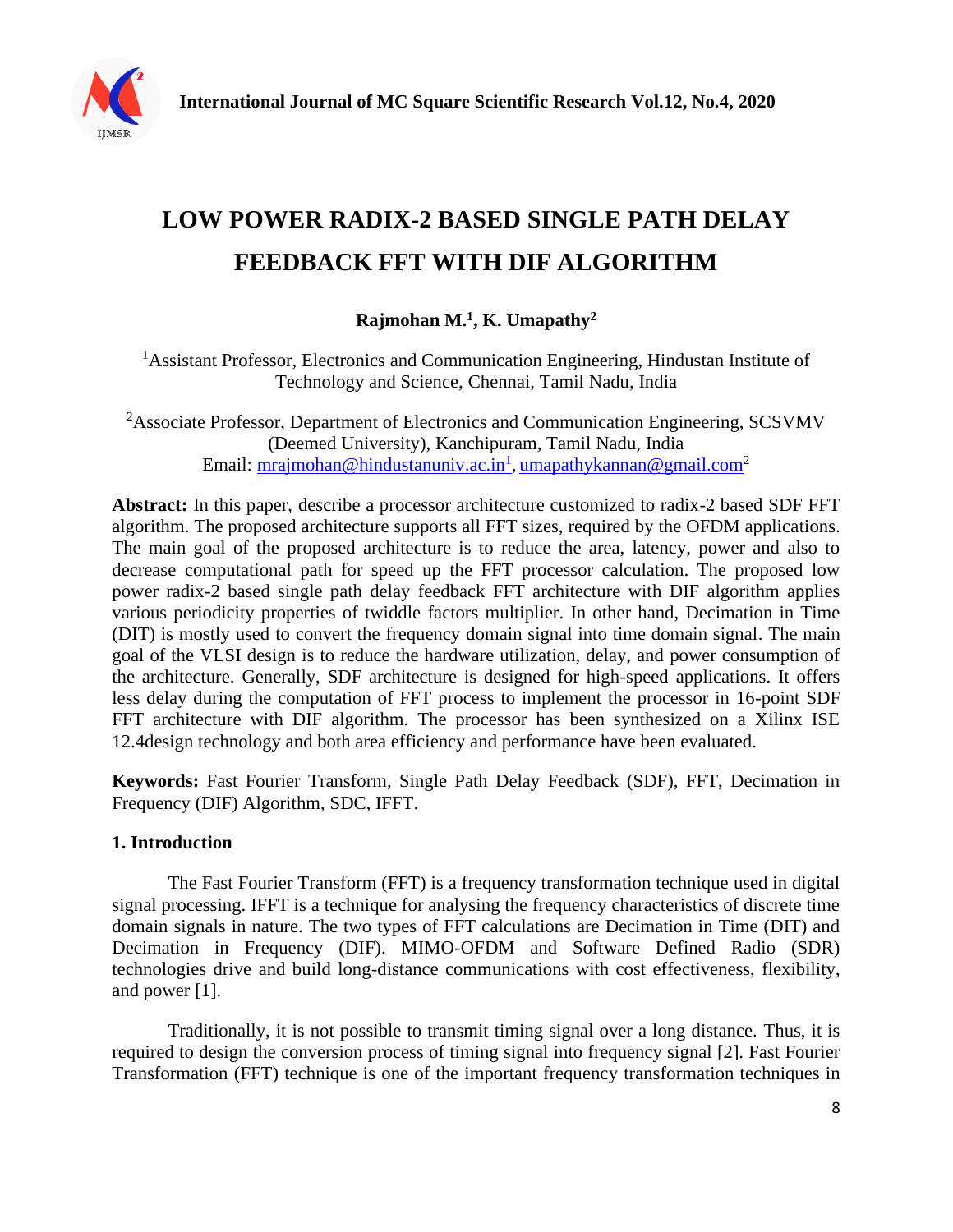

which twiddle factor multiplication performs the conversion process [3]. Twiddle factor is also referred to as rotational factor [4]. In twiddle factor multiplication, the frequency response of corresponding timing signal should be found with the help of amplitude and phase shift of the corresponding signal [5]. In OFDM transmitter, Inverse Fast Fourier Transformation (IFFT) technique is used to convert frequency signal into time domain signals. Similarly, OFDM receiver has Fast Fourier Transformation (FFT) technique is used to convert time domain signal into frequency domain signals [6].

### **2. Related Works**

Proposed the pipeline based split radix FFT architecture has been developed for improving the combinational and sequential delay [7]. This article presents a full custom one-bit slice delay commutator design for a pipeline split radix FFT (SRFFT) architecture. Pipelining register is added in every input/output block in the proposed FFT structure [8]. Pipelined architecture has AND gated D Flip-flop (DFF). It reduces sequential delay before clock and after clock. Butterfly Unit (BU) or Processing Element (PE) architectures are explained briefly in this article [9].

The Radix- $2<sup>3</sup>$  technique was used to create a 64-point FFT, which was then implemented using the SDF architecture. This method ensures that the RAM and multiplier are fully used [10]. By reducing 64-point FFT into a two-dimensional framework of 8-point FFTs, this approach achieves 64-point FFT. This FFT is broken down into 4-point and 2-point FFTs [11]. To attain quicker computing performance, the complex multiplier employed in this study was created utilizing a modified Booth encoding approach with the aid of the Radix-4 structure.

Bit Parallel Multiplication (BPM) based Pipelined FFT architectures are designed to improve the performances. This paper is mostly concentrated on pipelined architecture and BPM based multiplication architecture [12]. Decimation in Frequency (DIF) FFT is mostly used to convert the time domain signal into frequency domain signal. In other hand, Decimation in Time (DIT) is mostly used to convert the frequency domain signal in to time domain signal. However, in the OFDM wireless transmission system, improvements of receiver side is more important than transmitter side.

In the study of Kumar, A, realization is made on the structure of butterfly to improve the performance of FFT. The structure of butterfly structure consists of real addition, signed complex multiplication and real subtraction processes [13]. In this study, number of complex multipliers and complex adders, Memory size and Control logics are compared for different types of FFT architectures such as R2SDF FFT, Radix-4 SDF (R4SDF) FFT, Radix-4 Singlepath Delay Commutator (R4SDC) FFT, Radix-2<sup>2</sup> SDF (R2<sup>2</sup>SDF) FFT, Radix-2 Multi-path Delay Commutator (R2MDC) FFT and Radix-4 MDC (R4MDC) FFT [14]. Further this study concludes that Radix-4 structures provide better performance than Radix-2 FFT structures in terms of utilization of complex number of additions and multiplications.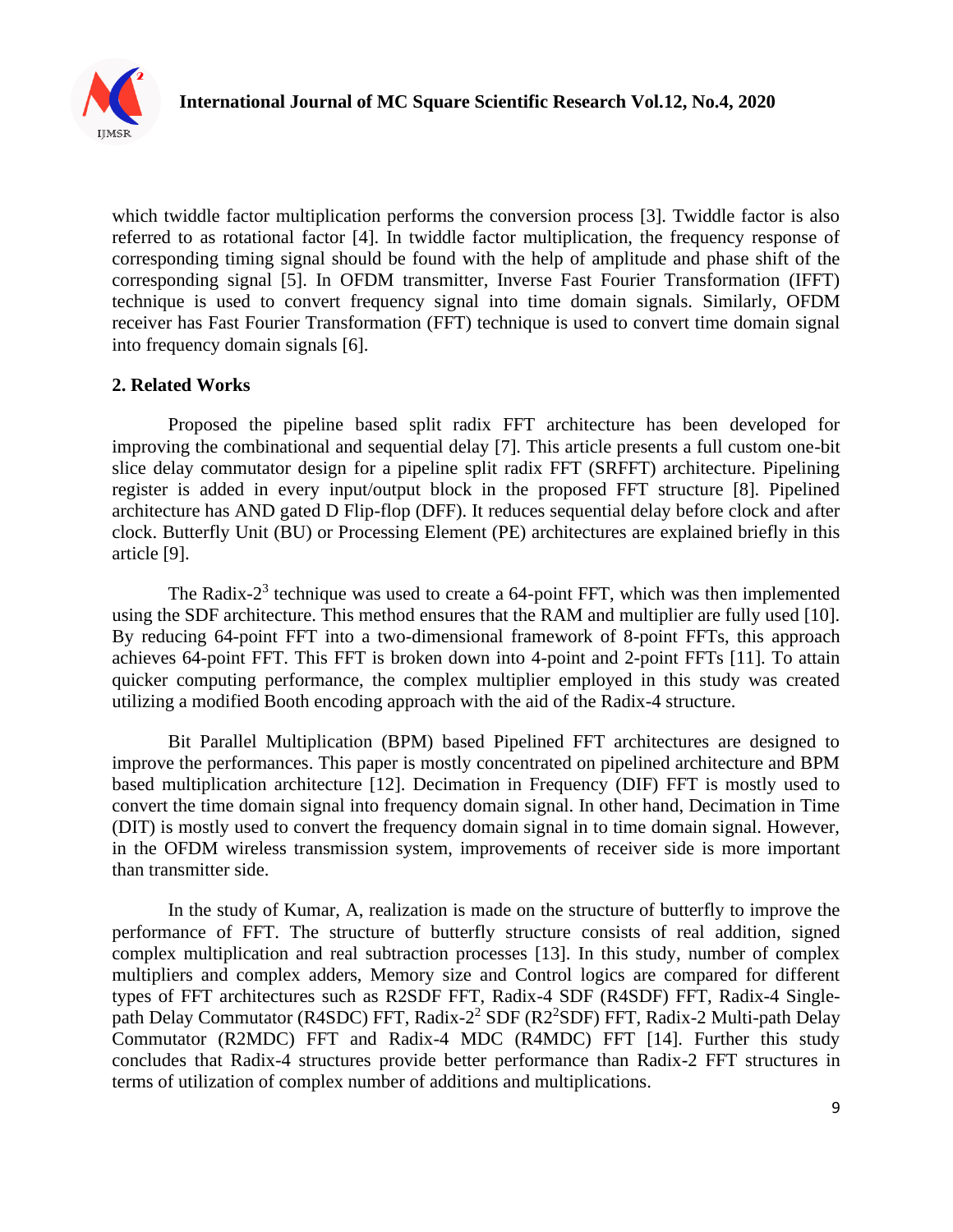

Described the Radix-8 64-point FFT/IFFT algorithm is implemented with the help of fixed width modified booth multiplier. In normal Radix-2 and Radix-8 FFT algorithm, Read Only Memory (ROM) is used to store the twiddle factors. Number of Look up Tables (LUTs) has been increased due to ROM of FFT algorithm [15]. To eliminate the usage of ROM, a reconfigurable complex multiplier named as fixed width modified booth multiplier is designed in this review. Hence, the design of reconfigurable complex multiplier based FFT is named as "ROM-less FFT/IFFT".

#### **3. Structure of DIF FFT**

The butterfly structures are generally represented as Radix-2 structures, because of processing the two stages in every time period. In case of 2-point DIT FFT, after the twiddle factor multiplication function only, complex addition and subtraction processes are involved. The frequency representation of discrete time domain signals is constructed using the DIF FFT. DIF FFT, on the other hand, is used to create the time representation of signal frequency representation. We can design 8-point, 16-point, 32 point, and 64-point FFT processors in the same way. Even and odd samples of data transformation in FFT processors are represented by equations (1) and (2). The 8-point Radix-2 DIF FFT structure is also shown in Figure 1. We can easily create Radix-2 DIF FFT processors for various locations, similar to Figure 1. In generalized FFT architecture, a greater number of computational paths is involved to determine the spectrum characteristics of discrete time signals. Due to large number of computational paths, a greater number of logic elements is utilized to design the FFT processors. Also, delay for FFT computation can be increased significantly. To overcome these disadvantages of traditional Radix-2 FFT is preferred.



**Figure 1**: Radix-2 DIF-FFT structure for 8-point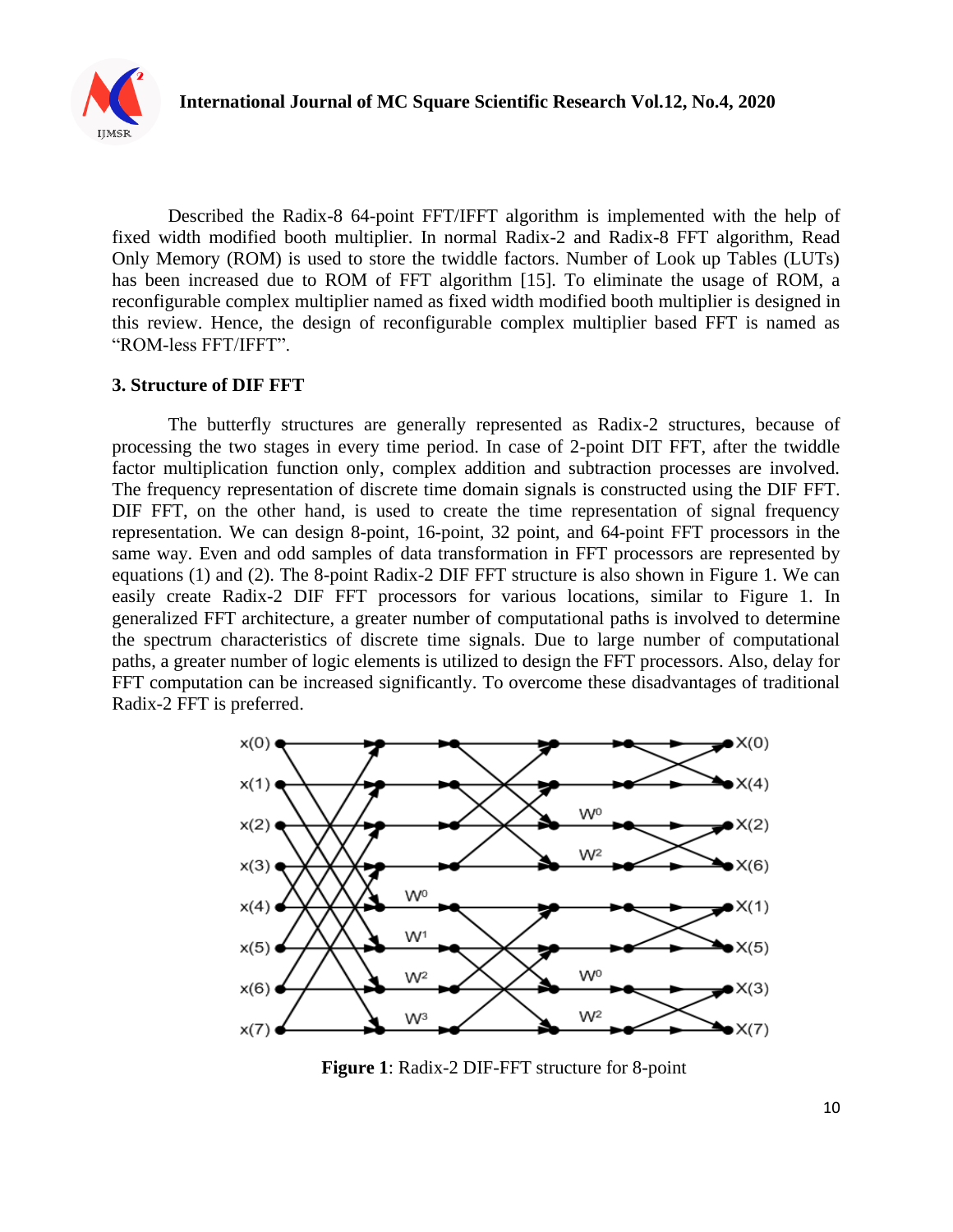

$$
X[2k] = \sum_{n=0}^{N} \left( x(n) + \left( n + \frac{N}{2} \right) \right) W_N^{2nk}
$$
  

$$
= \sum_{n=0}^{N} \left( x(n) + \left( n + \frac{N}{2} \right) \right) W_N^{nk}
$$
  

$$
X[2k+1] = \sum_{n=0}^{N} \left( x(n) - \left( n + \frac{N}{2} \right) \right) W_N^{2nk}
$$
  

$$
= \sum_{n=0}^{N} \left( x(n) - \left( n + \frac{N}{2} \right) \right) W_N^{nk}
$$

Input of Even frequency signal is mentioned in eqn(1). Similarly the odd input frequency signal is mentioned in eqn(2). Based on the mathematical representation, it only the entire FFT processor is designed. First the initial verification is done theoretically and then the simulation can start.

#### **4. Radix-2 Single Path Delay Feedback Structure**

Radix-2 Single-path Delay Feedback FFT is a technique for parallel to estimating the frequency response of discrete timing response. This structure also referred as "stream-like" processing of block-based algorithm. One of the key advantages of R2SDF FFT is processing the data in a parallel manner whenever input points are available. Butterfly structure for R2SDF FFT is illustrated in Figure 2.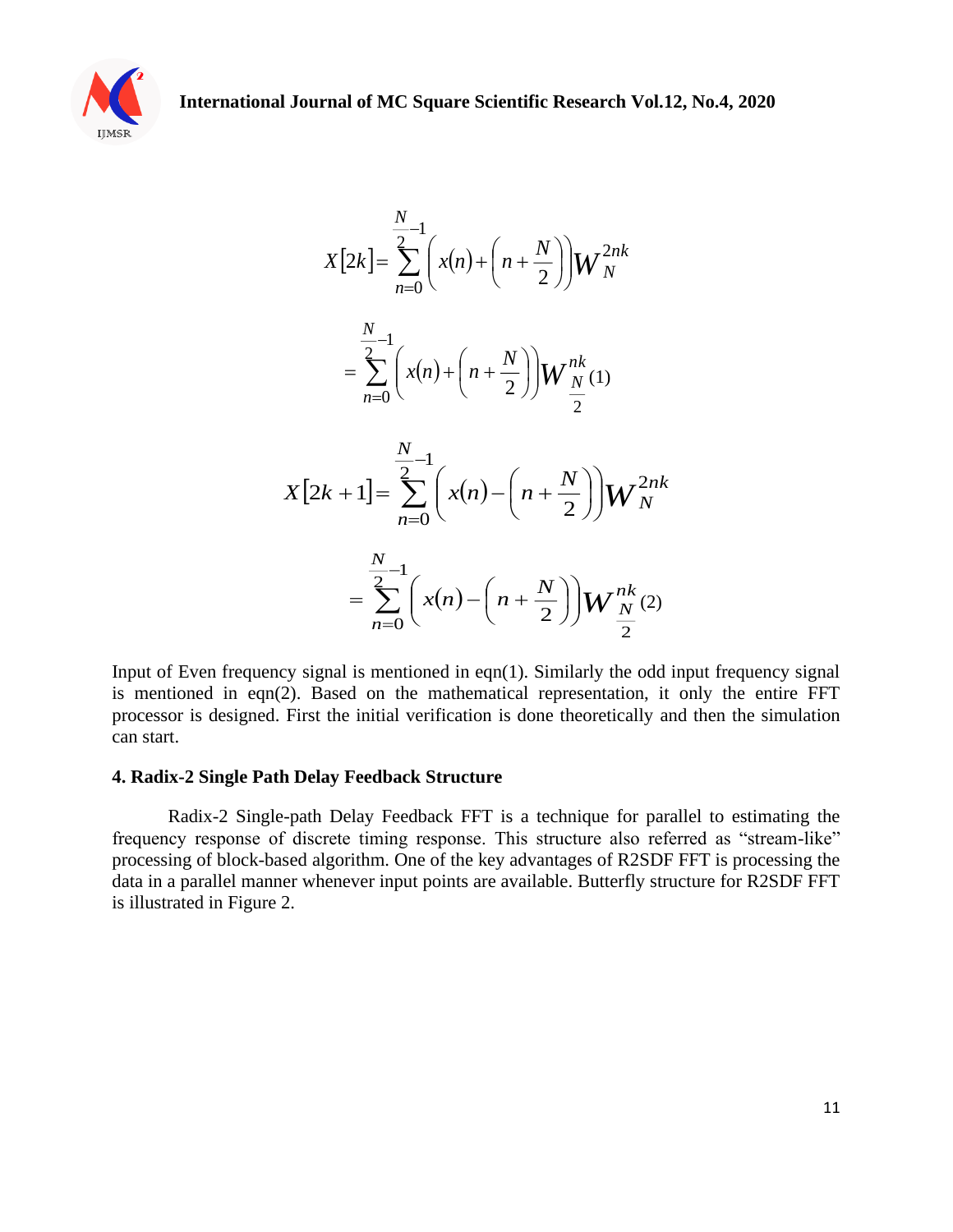



**Figure 2**: Butterfly structure for R2SDF FFT

It consists of single butterfly structure for performing signed addition and signed subtraction process and a single delay line unit for processing the second point of data, after a single unit delay. In Figure 2 two ways of representations are illustrated to analyze the signal flow of R2SDF FFT.

### **5. Pipelined Processing Element (PE) Structures for R2SDF FFT**

The block diagram of 64-point R2SDF FFT is illustrated in Figure 3. It consists of six processing elements to perform the FFT computation. The input data sequences are divided into two parallel data streams. Six delay units such as 32, 16, 8, 4, 2 and 1 are used to process the two half of the input data sequences at every stage. It composed of three different types of PEs, a complex constant multiplier and delay-line (DL) buffers. Three processing elements PE1, PE2 and PE3 have different architectures to perform the different type of butterfly operations. Among those PE3 structure is used to implement a simple radix-2 butterfly construction and it supplies as the associate modules of the PE2 and PE1 structures.



**Figure3**. Radix-2 Single-path Delay Feedback FFT with Modified BPM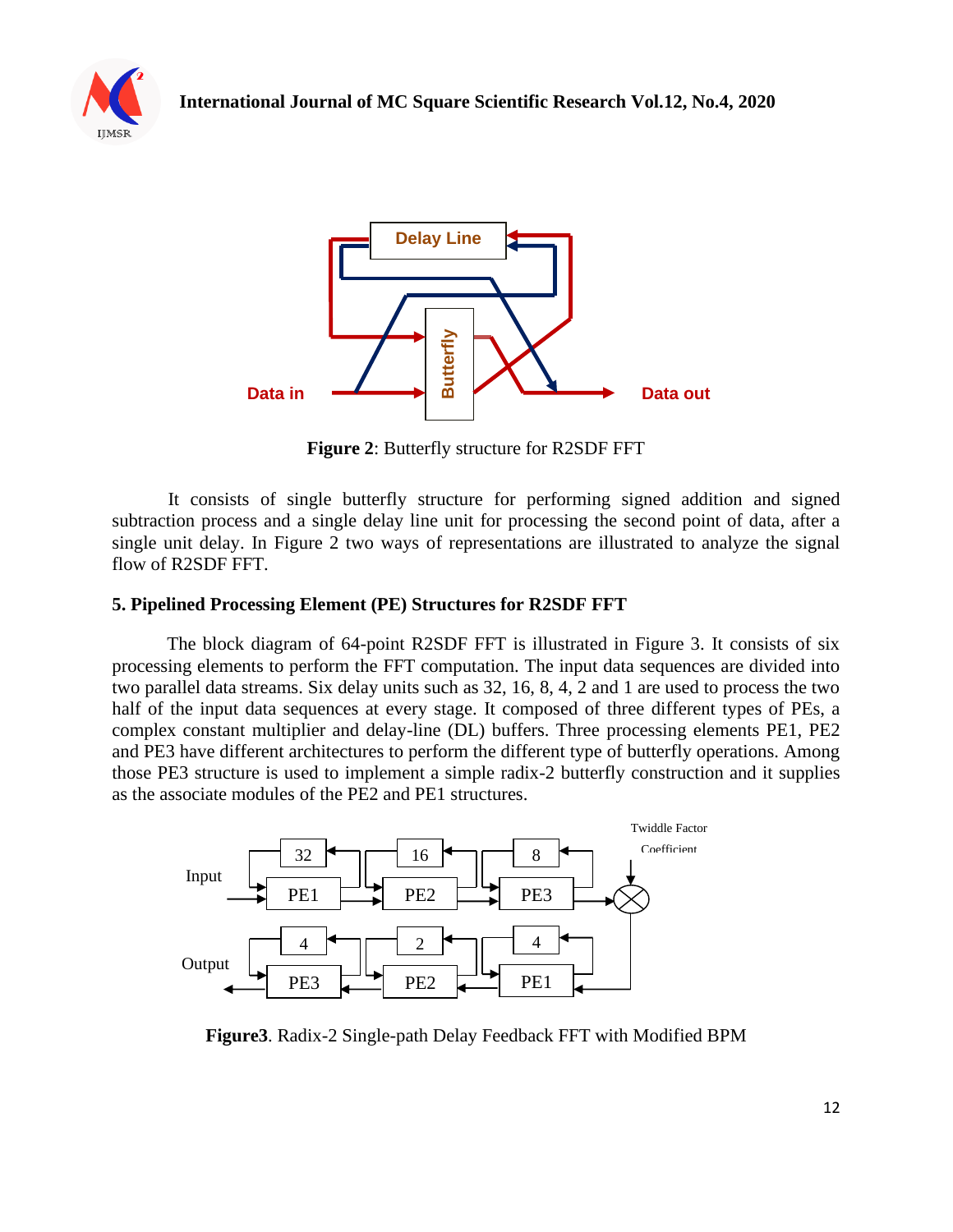

In traditional complex multiplier design, thee multipliers and five adders are used to twiddle factor multiplication of 64-point FFT. In our proposed work, low density adders are identified to reduce the density and hardware complexity of complex multiplication. Hence, this multiplier named as "Reduced Complex Multiplier". In traditional complex multiplier, we identified  $i_1 + q_1$ and  $i_1$  -  $q_1$  have low density than other adder structures. Hence, in reduced complex multiplier,  $i_1$  $+$  q<sub>1</sub> and  $i_1$  – q<sub>1</sub> have to be considered as LUT and other elements remain unchanged. Proposed Reduced Complex Multiplier consists of only 3 number of adder and 3 number of multipliers for performing 64-point FFT computation. Hence, reduced complex multiplier consumes less hardware and delay than traditional complex multiplier.

#### **6. Simulation Results and Analysis**

Simulation results of proposed modified BPM with Radix-2 SDF DIF-FFT architecture shown in Figure 4. It clearly shows the input and output of the FFT processor. Here using the pipelined FFT for achieving the high speed, each clock cycle has one input; the input contains both the real and imaginary digits. If we are using 8-point FFT the inputs are given to eight clock cycles sequentially. Likewise, the output is generated in the next clock cycle sequentially. This input and output procedure is same for 16, 32, 64 and so on point FFT process.



**Figure 4:** Simulation result of proposed Radix-2 16-point SDF DIF- FFT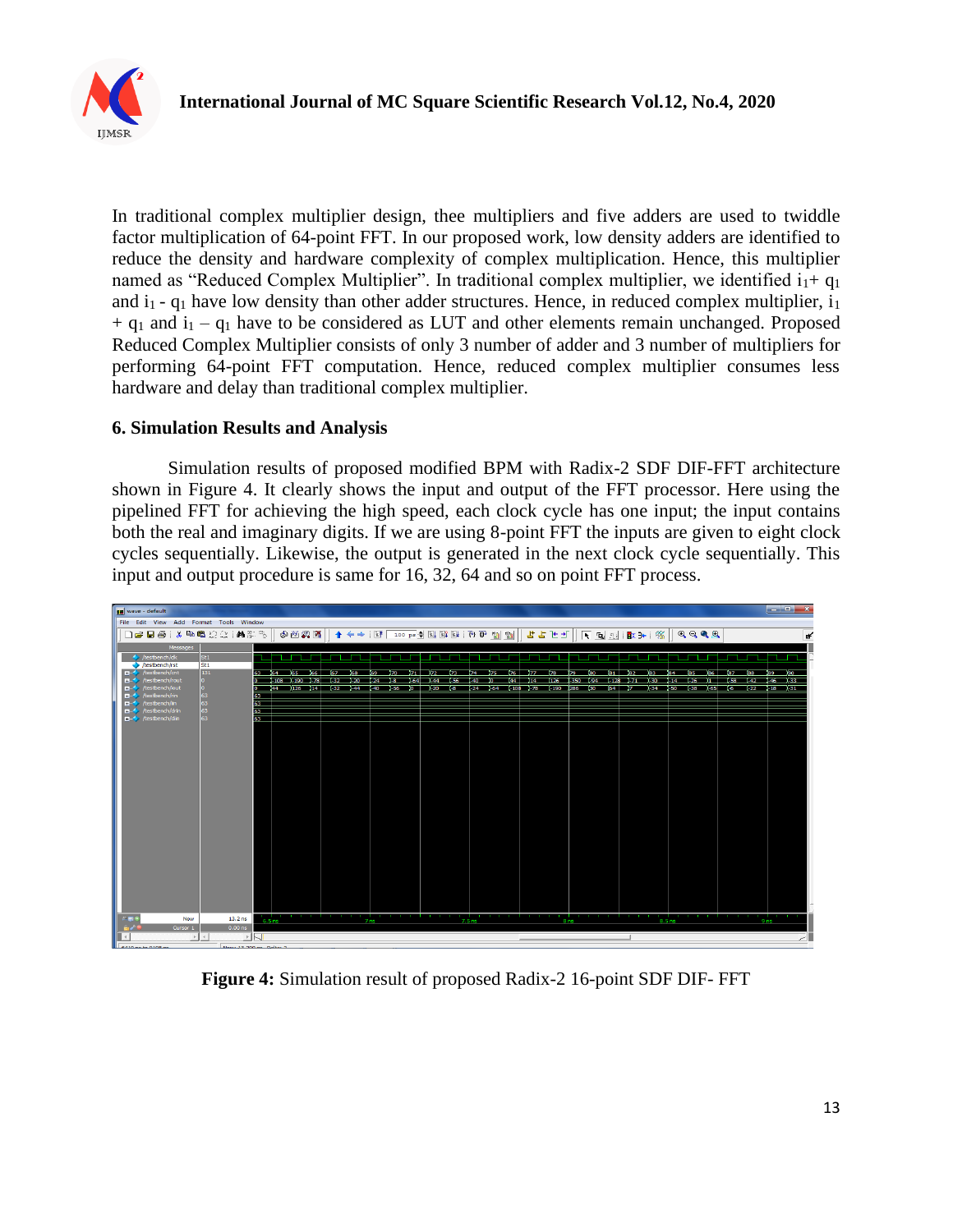

| DL M                                                      |               |            |            |                        |            |
|-----------------------------------------------------------|---------------|------------|------------|------------------------|------------|
| <b>Type</b>                                               | <b>Slices</b> | <b>LUT</b> | Delay (ns) | <b>Frequency (MHz)</b> | Power (mW) |
| <b>R2SDF FFT</b><br>with ordinary<br>multiplier           | 490           | 864        | 21.710     | 46.045                 | 615        |
| <b>R2SDF FFT</b><br>With<br><b>Modified</b><br><b>BPM</b> | 350           | 590        | 24.269     | 41.183                 | 513        |

**Table 1:** Comparison Results of R2SDF with ordinary multiplier and R2SDF with Modified

# BPM

Using the Xilinx 12.4 ISE simulator with the Family: Virtex 6, Device: Xc3vlx25tff484-1, Package: PQ208, Speed: -1, the synthesis and implementation results were computed. In Table 1, the performance assessment of Radix-2 SDF with Modified BPM FFT has been compared.

# **7. Conclusion**

In this paper, Radix-2 Single Path Delay Feedback architecture with proposed Modified Bit Parallel multiplier designed using Verilog HDL language. Fast Fourier Transformation (FFT) technique is one of the important frequency transformation techniques in which twiddle factor multiplication performs the conversion process. Twiddle factor is also referred to as rotational factor. In twiddle factor multiplication, the frequency response of corresponding timing signal should be found with the help of amplitude and phase shift of the corresponding signal. Generally SDF architecture is designed for high speed applications. It offers less delay during the computation of FFT process. But one of the main drawbacks is it does not consider the area and power consumption of the FFT. To overcome this fault introduced a bit parallel multiplier for speed up the process and reduced LUT, slices. The SDF structure with Modified BPM offers efficient performance analysis. The designed FFT processor is applied into many applications like MIMO-OFDM, SDR etc. Also the performance is higher when compared with SDF structure with ordinary multiplier.

### **References**